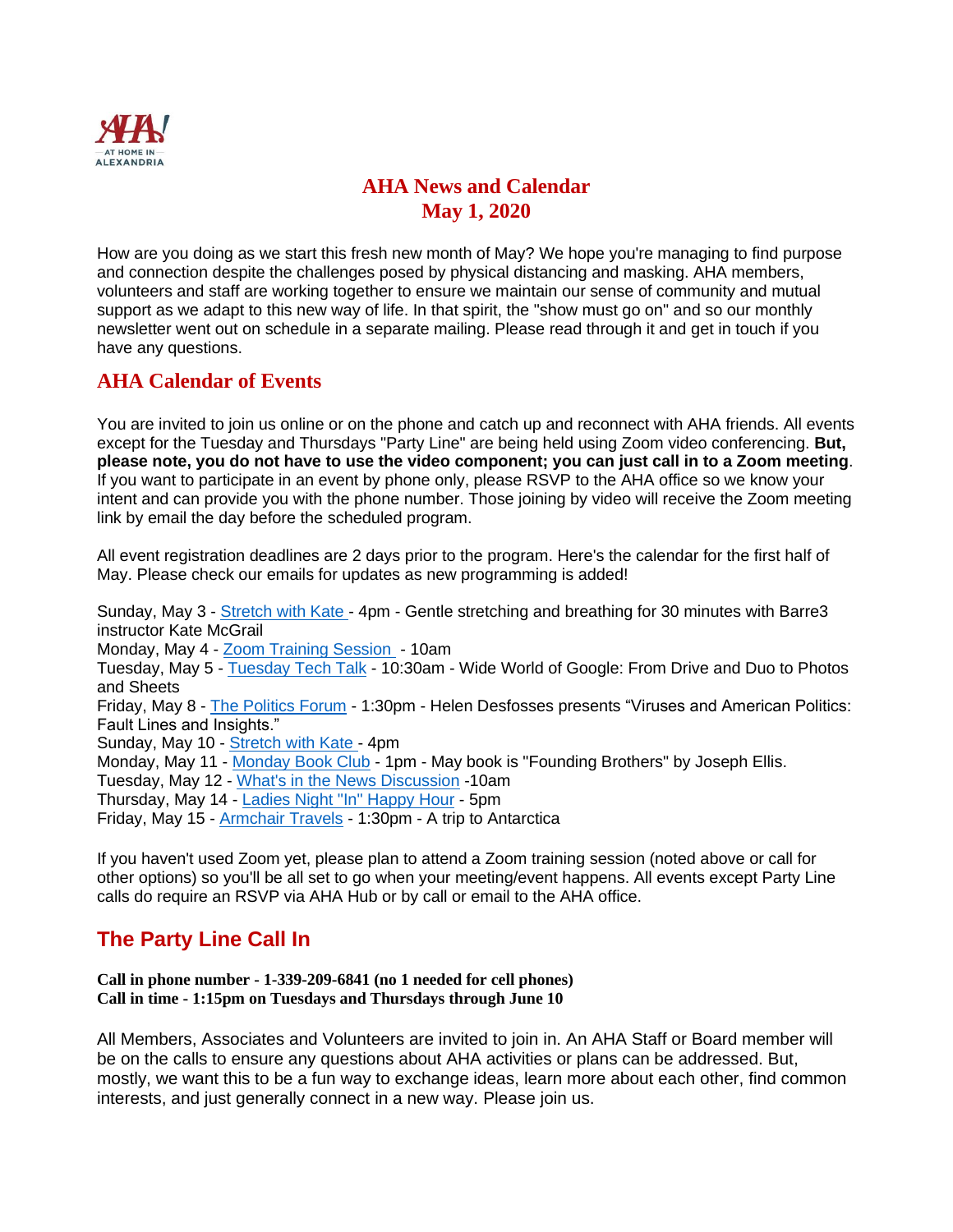

### **We are "Zooming"**

The COVID-19 crisis has certainly changed the way we think about a lot of things - handshaking, hugs, eating in restaurants. But one thing has not changed - the need to feel connection with friends and neighbors. To facilitate that continued connection, AHA has instituted the use of Zoom video conferencing to take our programs online until such time as we can meet again in person.

AHA members have embraced this technology as a way to chat with friends, discuss issues of the day, and learn from each other. Weekly Zoom training sessions have helped our members feel more confident using Zoom and we'll keep offering that training until everyone who wants to Zoom is trained to use it. We look forward to seeing each other in person soon, but, until then, we'll see each other online.

#### **Many thanks to Rep. Don Beyer**

The April 28 edition of "What's in the News," one of our current events discussion groups, featured a fascinating 80 minute Zoom conversation with Rep. Don Beyer.

Our AHA members peppered Rep. Beyer with questions that ranged from the future of the USPS to stimulus funding to the threat of suits against governors by the current Attorney General. He left not a single question unanswered. We very much appreciate the time he spent with our group. We are hoping we can spend time with other elected officials in future meetings.



## **Valuable Information**

- AHA volunteers are still making grocery and pharmacy runs for our members. We appreciate their help and encourage our members to take advantage of this service. Call the AHA office to schedule and please allow at least 48 hours for us to arrange for a volunteer.
- The owners of Pork Barrel BBQ generously reached out to AHA to offer hot meals to a limited number of AHA members each week while our "quarantine" continues. Our volunteers deliver the meals. If you would like to receive a meal, please call the AHA office to be put on the list for an upcoming delivery.